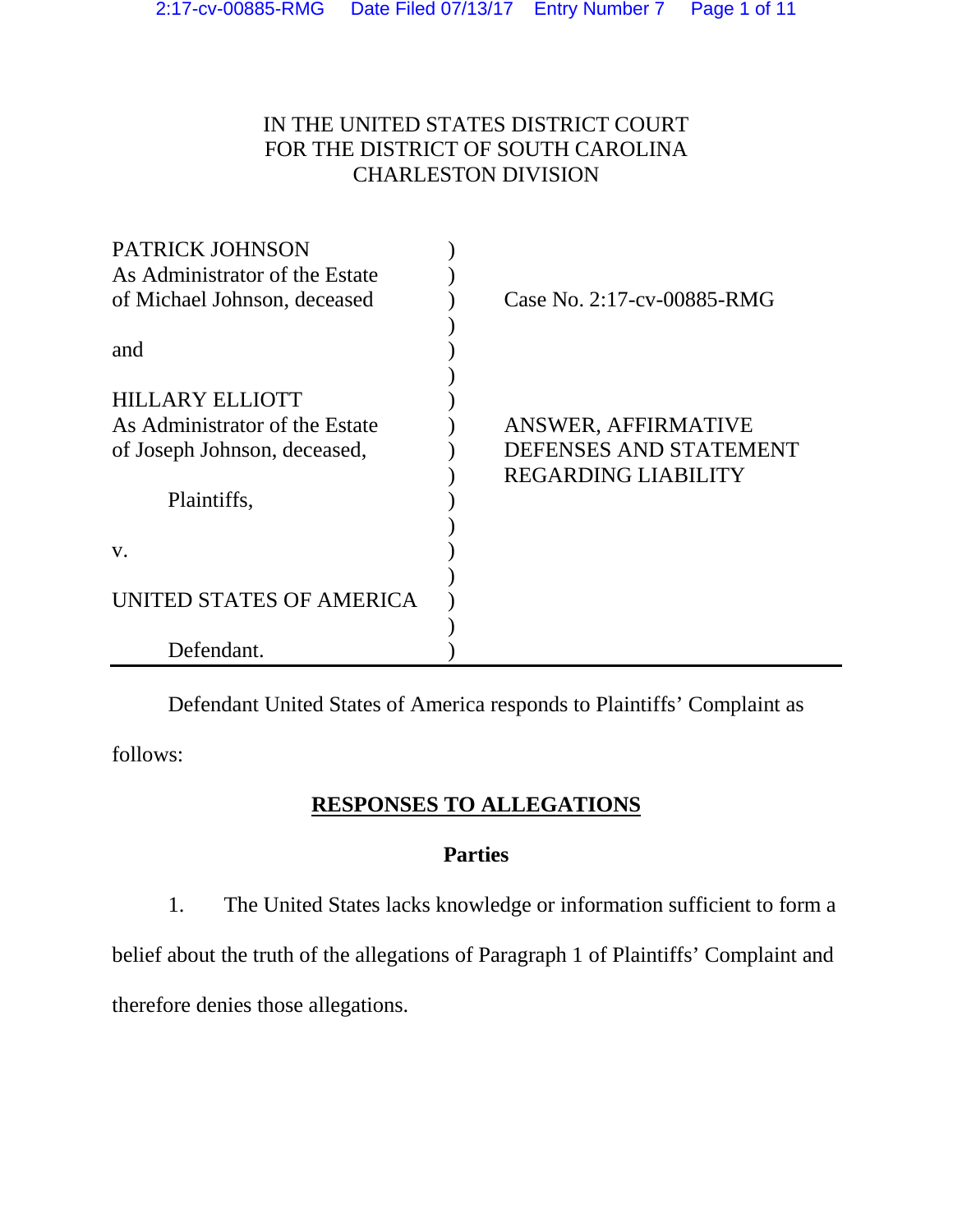2. The United States lacks knowledge or information sufficient to form a belief about the truth of the allegations of Paragraph 2 of Plaintiffs' Complaint and therefore denies those allegations.

3. The United States lacks knowledge or information sufficient to form a belief about the truth of the allegations of Paragraph 3 of Plaintiffs' Complaint and therefore denies those allegations.

4. The United States admits only that the Federal Aviation Administration and the United States Air Force are agencies of the United States. The United States denies the remaining allegations of this paragraph.

5. Plaintiffs' Complaint omits Paragraph 5.

### **Jurisdiction and Venue**

6. The United States admits only that this action arises under the Federal Tort Claims Act and that Plaintiffs filed administrative claims. The United States denies the remaining allegations of this paragraph.

7. The United States admits only that federal district courts generally have jurisdiction over Federal Tort Claims Act cases against the United States. The United States denies the remaining allegations of this paragraph.

8. The United States admits only that the accident occurred in this district and that venue is proper in the District of South Carolina. The United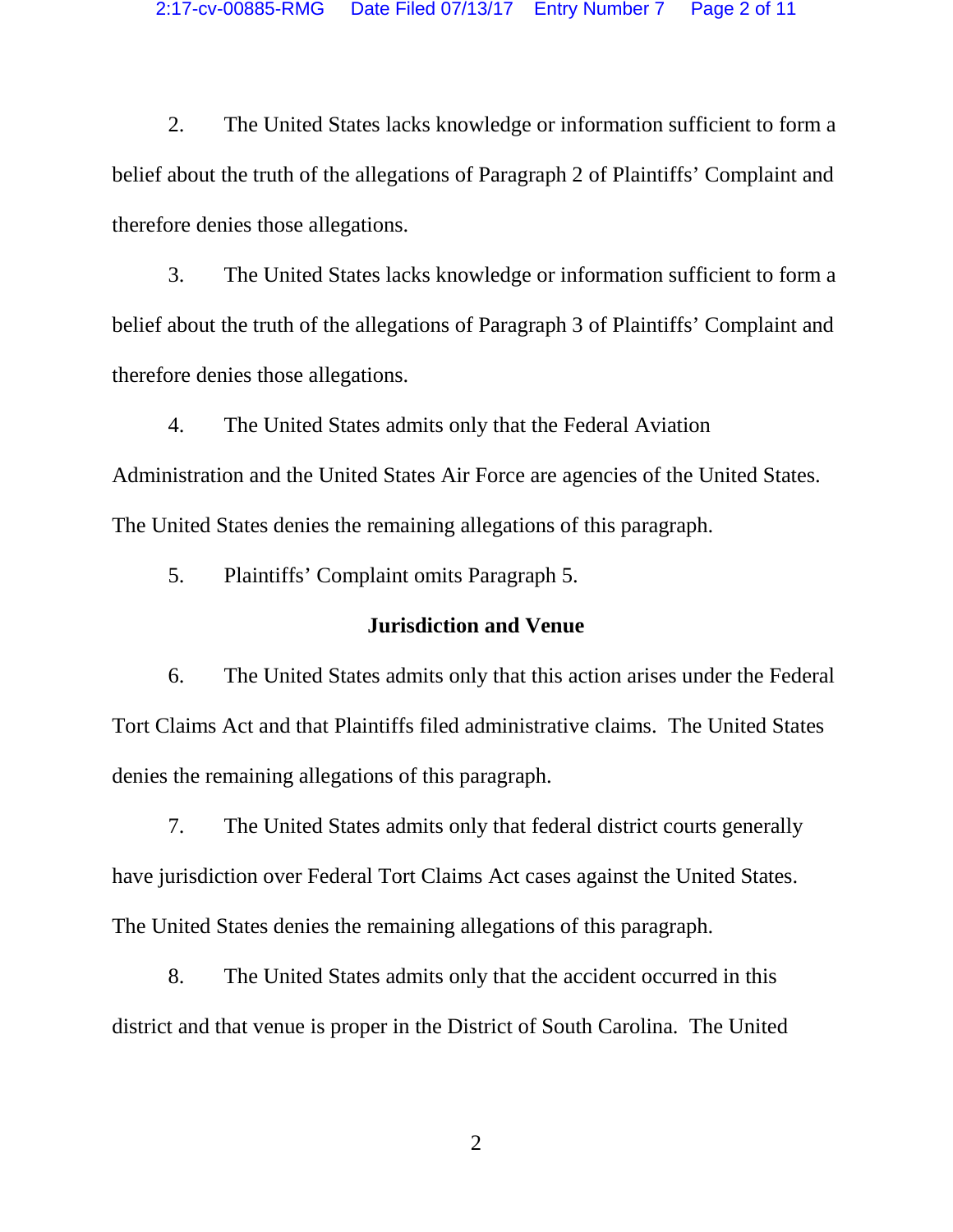States lacks knowledge or information sufficient to form a belief about the truth of the remaining allegations of Paragraph 8 and therefore denies those allegations.

#### **Background**

9. The United States lacks knowledge or information sufficient to form a belief about the truth of the allegations of this paragraph of Plaintiffs' Complaint and therefore denies those allegations.

10. The United States lacks knowledge or information sufficient to form a belief about the truth of the allegations of this paragraph of Plaintiffs' Complaint and therefore denies those allegations.

11. The United States admits only that the Federal Aviation Administration is an agency of the United States. The United States denies the remaining allegations of this paragraph.

12. The United States admits the allegations of this paragraph.

13. The United States denies the allegations of this paragraph.

14. The United States admits only that FAA Order JO 7110.65 prescribes air traffic control procedures and phraseology for use by personnel providing air traffic control services. The United States denies the remaining allegations of this paragraph.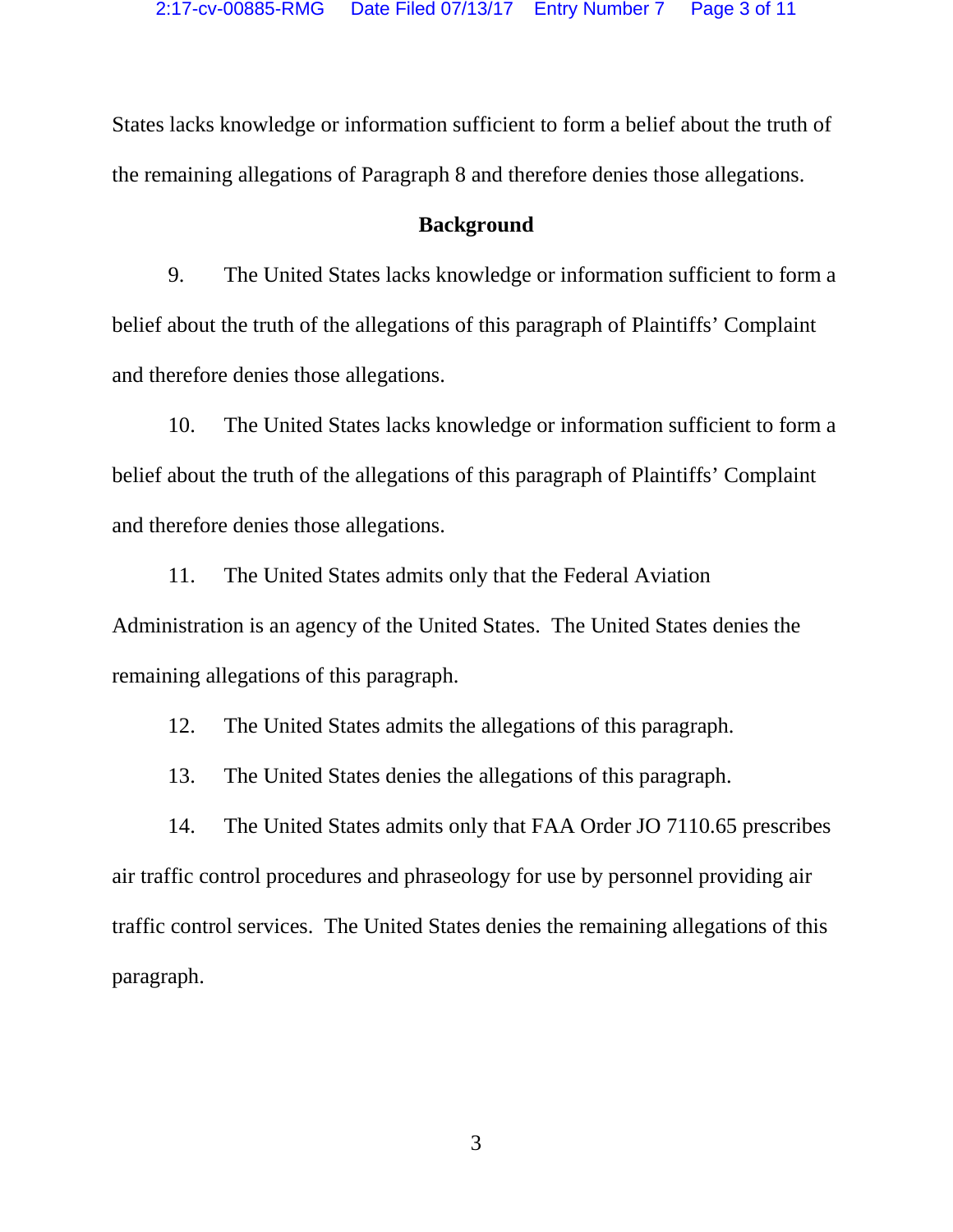15. The United States admits only that the Federal Aviation Administration is an agency of the United States. The United States denies the remaining allegations of this paragraph.

16. The United States admits the allegations of this paragraph.

17. The United States admits only that the Charleston TRACON is a facility operated by the FAA. The United States denies the remaining allegations of this paragraph.

18. The United States admits only that air traffic controllers and air traffic operations periodically undergo evaluation by the FAA. The United States denies the remaining allegations of this paragraph.

19. The United States admits the allegations of this paragraph.

20. The United States admits only that the USAF is an agency of the United States. The United States denies the remaining allegations of this paragraph.

#### **Allegations Relevant to All Claims**

20. (Plaintiffs' Complaint repeats Paragraph 20.) The United States admits the allegations of this second paragraph numbered 20.

21. The United States admits the allegations of this paragraph.

22. The United States admits only that FAA personnel at the Charleston TRACON provided air traffic control services to the subject aircraft while the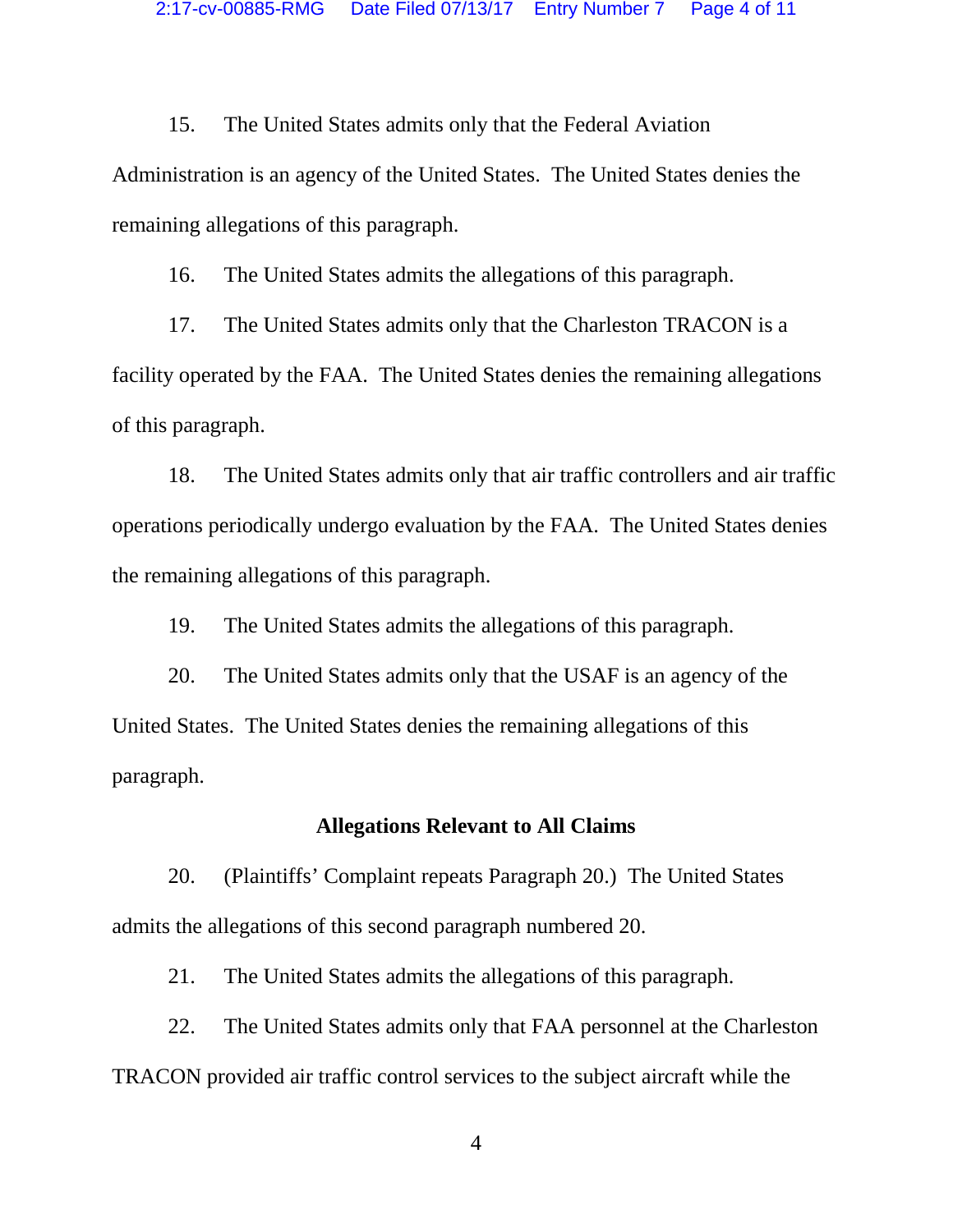aircraft was in the facility's designated airspace. The United States denies the remaining allegations of Paragraph 22 of Plaintiff's Complaint.

- 23. The United States admits the allegations of this paragraph.
- 24. The United States admits the allegations of this paragraph.
- 25. The United States admits the allegations of this paragraph.
- 26. The United States admits the allegations of this paragraph.
- 27. The United States admits the allegations of this paragraph.
- 28. The United States admits the allegations of this paragraph.
- 29. The United States admits the allegations of this paragraph.
- 30. The United States admits the allegations of this paragraph.
- 31. The United States admits the allegations of this paragraph.
- 32. The United States admits the allegations of this paragraph.
- 33. The United States admits the allegations of this paragraph.
- 34. The United States admits the allegations of this paragraph.
- 35. The United States admits the allegations of this paragraph.
- 36. The United States admits the allegations of this paragraph.

37. The United States admits only that the F-16 and Cessna collided in midair and that the Cessna subsequently crashed into the ground. The United States denies the remaining allegations of Paragraph 37 of Plaintiff's Complaint.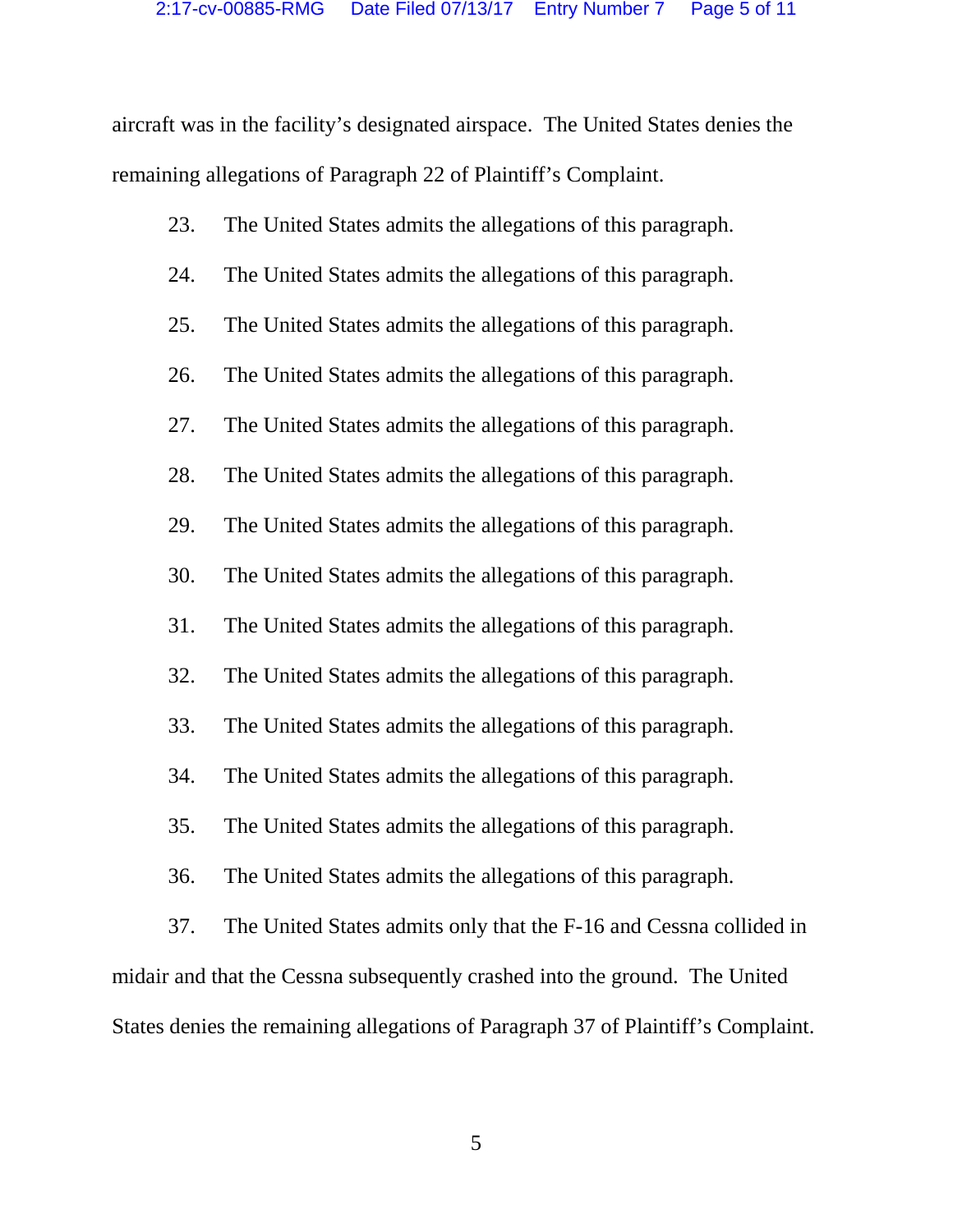38. The United States admits that Michael and Joseph Johnson were killed as a result of the collision. The United States denies the remaining allegations of this paragraph.

39. The United States admits only that FAA personnel at the Charleston TRACON provided air traffic control services to the Air Force F-16 while the aircraft was in the facility's designated airspace, and that at certain times the TRACON was providing those services to the F-16, a target representing the Cessna was visible on the controller's radar scope. The United States denies the remaining allegations of Paragraph 39 of Plaintiff's Complaint.

40. The United States admits only that one of the primary purposes of the ATC system is to prevent a collision between aircraft operating in the system. The United States denies the remaining allegations of this paragraph.

41. The United States denies the allegations of this paragraph but admits that acts and omissions of its employees proximately caused the subject accident.

42. The United States denies the allegations of this paragraph but admits that acts and omissions of its employees proximately caused the subject accident and resulted in the deaths of Michael and Joseph Johnson.

43. The United States denies the allegations of this paragraph but admits that acts and omissions of its employees proximately caused the subject accident.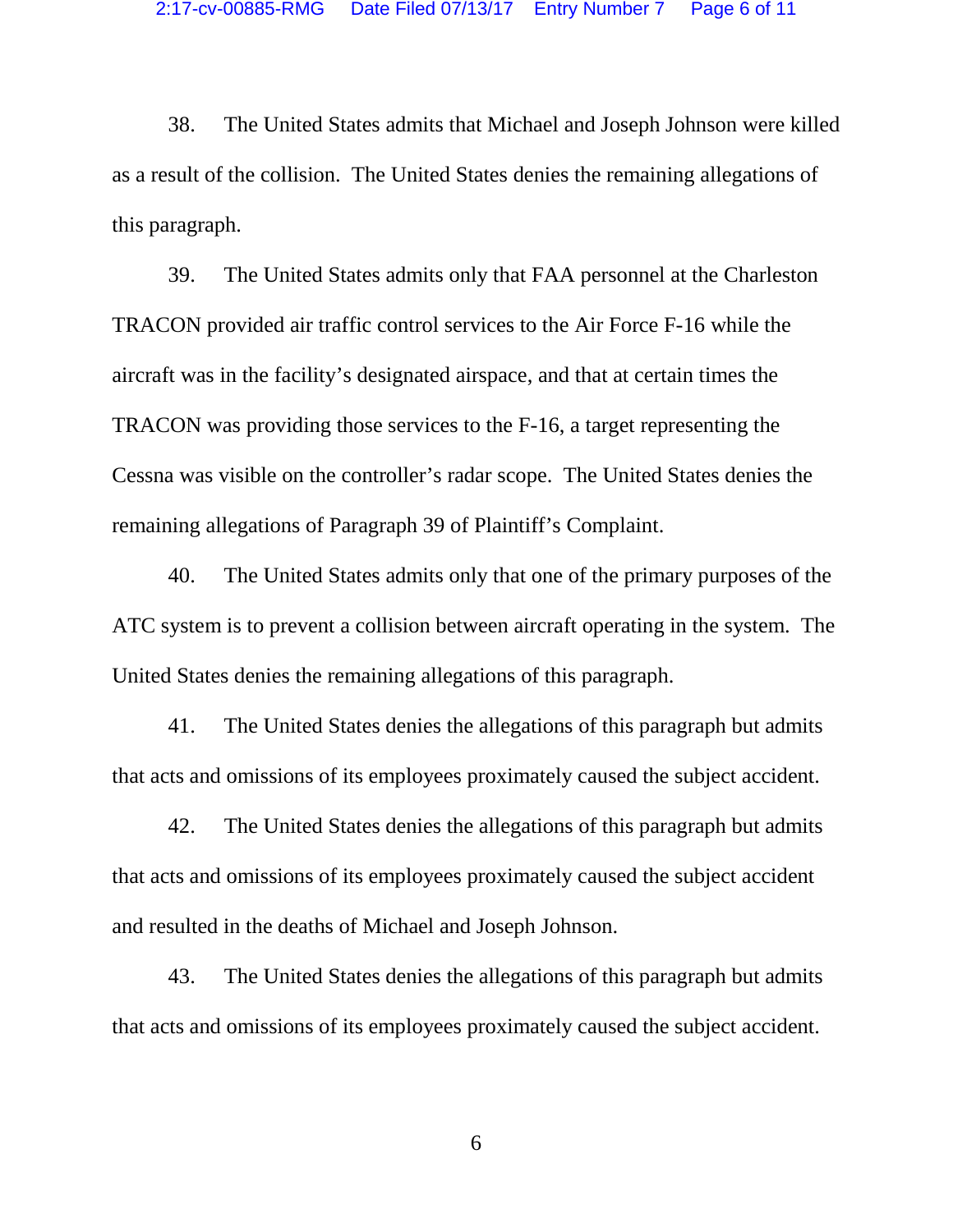44. The United States denies the allegations of this paragraph but admits that acts and omissions of its employees proximately caused the subject accident.

45. The United States denies the allegations of this paragraph but admits that acts and omissions of its employees proximately caused the subject accident.

### **Count I Negligence – Wrongful Death**

46. The United States restates its responses to the allegations of Paragraphs 1 through 45 of Plaintiffs' Complaint.

47. The United States admits only that the Charleston TRACON was providing air traffic control services to the Air Force F-16, and that it had a duty of reasonable care generally in the provision of such services. The United States denies the remaining allegations of this paragraph.

48. The United States denies the allegations of this paragraph and all subparagraphs but admits that acts and omissions of its employees proximately caused the subject accident.

48. (Plaintiffs' Complaint repeats Paragraph 48.) The United States denies the allegations of this second paragraph numbered 48 but admits that acts and omissions of its employees proximately caused the subject accident.

49. The United States admits only that as a direct and proximate result of acts and omissions of employees of the United States, Michael and Joseph Johnson died on July 7, 2015. The United States lacks knowledge or information sufficient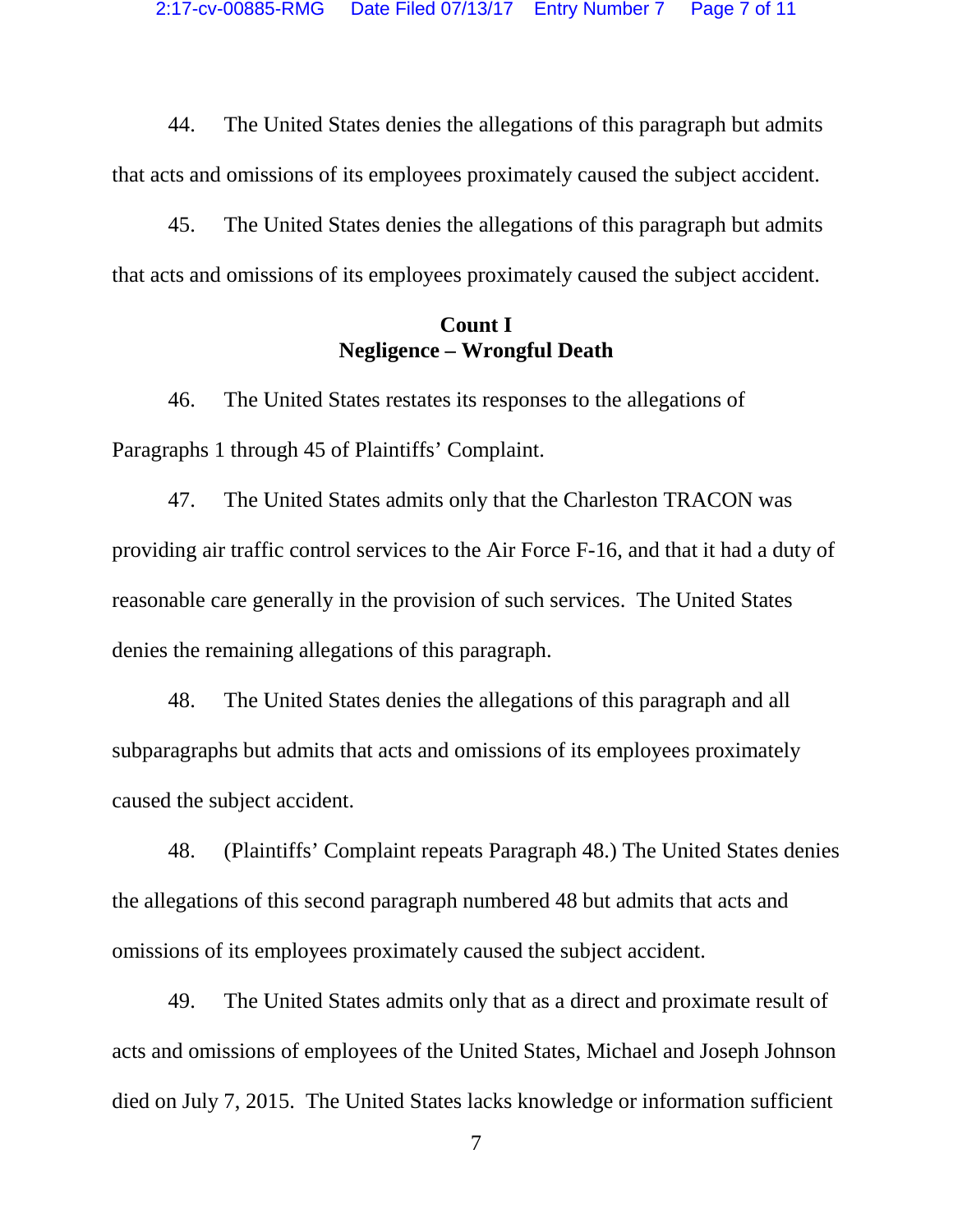to form a belief about the truth of the remaining allegations of Paragraph 49 and therefore denies those allegations.

50. The United States lacks knowledge or information sufficient to form a belief about the truth of the allegations of Paragraph 50 of Plaintiffs' Complaint and therefore denies those allegations.

51. The United States lacks knowledge or information sufficient to form a belief about the truth of the allegations of Paragraph 51 of Plaintiffs' Complaint and therefore denies those allegations.

52. The United States admits only that as a direct and proximate result of acts and omissions of employees of the United States, Michael and Joseph Johnson died on July 7, 2015. The United States lacks knowledge or information sufficient to form a belief about the truth of the remaining allegations of Paragraph 52 of Plaintiffs' Complaint and therefore denies those allegations.

The allegations of the unnumbered paragraph following Paragraph 52 constitute a demand for relief to which no response is required. To the extent a response is deemed to be required, the United States denies the allegations.

## **Count II Negligence – Survivor Action**

53. The United States restates its responses to the allegations of Paragraphs 1 through 52 of Plaintiffs' Complaint.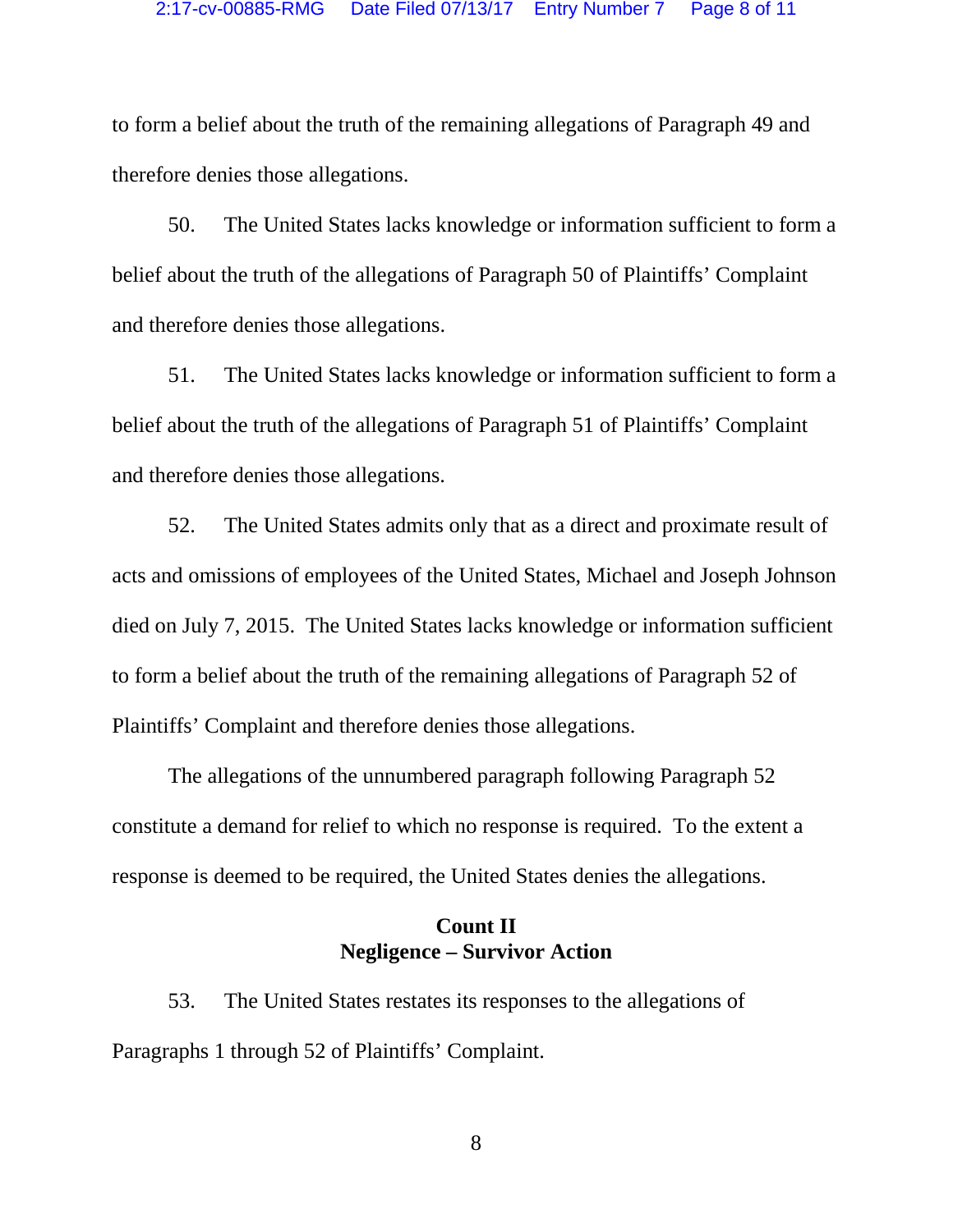54. The United States admits only that the Charleston TRACON was providing air traffic control services to the Air Force F-16, and that it had a duty of reasonable care generally in the provision of such services. The United States denies the remaining allegations of this paragraph.

55. The United States denies the allegations of this paragraph and all subparagraphs but admits that acts and omissions of its employees proximately caused the subject accident.

56. The United States denies the allegations of this paragraph and all subparagraphs but admits that acts and omissions of its employees proximately caused the subject accident.

57. The United States lacks knowledge or information sufficient to form a belief about the truth of the allegations of Paragraph 57 of Plaintiffs' Complaint and therefore denies those allegations.

The allegations of the unnumbered paragraph following Paragraph 57 constitute a demand for relief to which no response is required. To the extent a response is deemed to be required, the United States denies the allegations.

#### **AFFIRMATIVE DEFENSES**

1. The Court lacks subject matter jurisdiction over Plaintiffs' claims relating to air traffic control training, certification, evaluation, monitoring, supervision and manning as alleged in Paragraphs 48 and 55.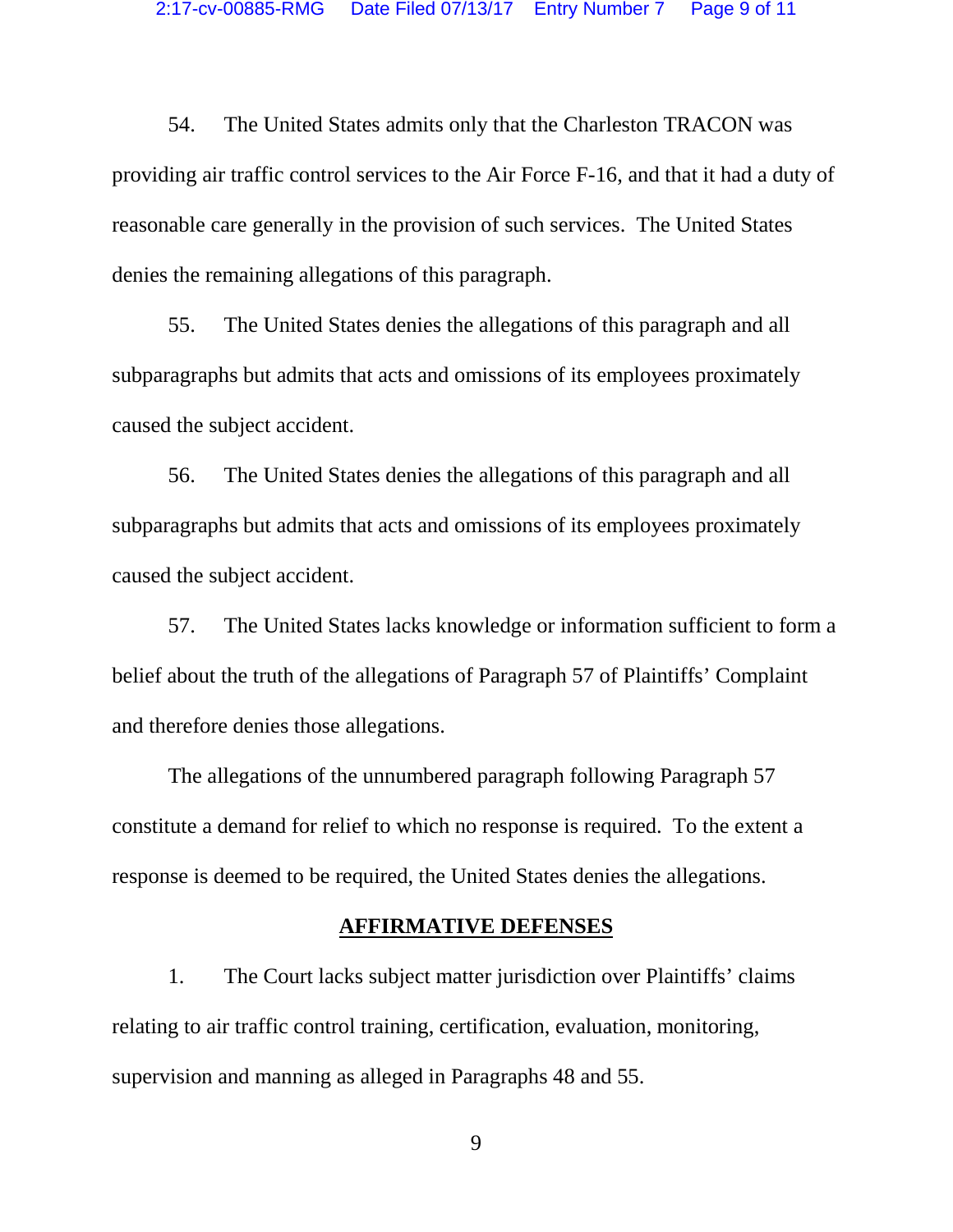2. Plaintiff has failed to properly serve the United States.

# **STATEMENT REGARDING LIABILITY**

The United States admits that its employees' acts and omissions proximately caused the subject accident and resulted in the deaths of Michael and Joseph Johnson. Accordingly, the United States does not contest its liability for their deaths in this case but does contest the existence, type and quantum of damages available to Plaintiffs.